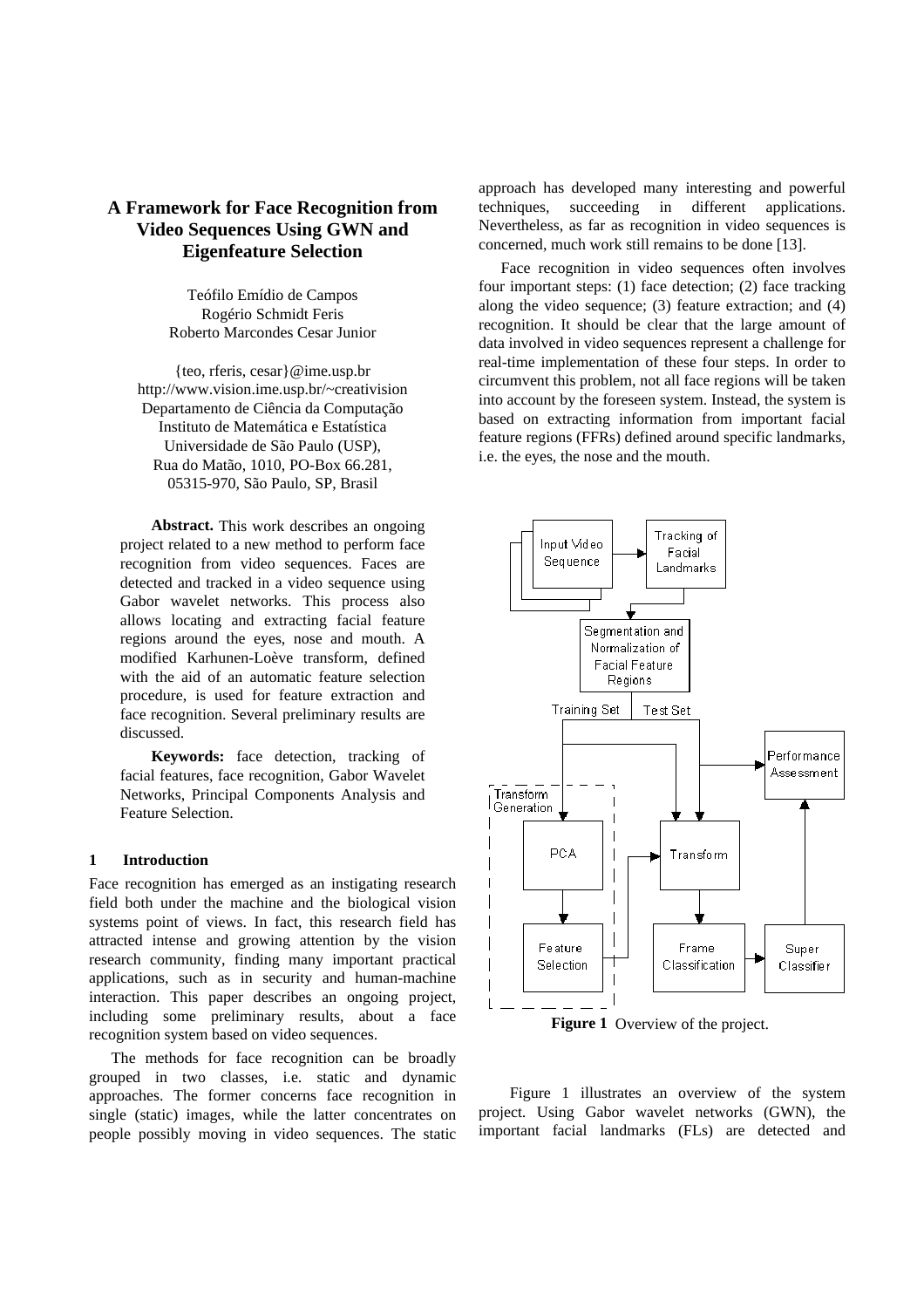tracked, allowing the FFRs to be segmented and extracted. The features used for classification are extracted from the FFRs using the Karhunen-Loève transform. Nevertheless, instead of taking the eigenvectors (or eigenfeatures) associated to larger eigenvalues, an automatic feature selection algorithm will be applied in order to define a better transform from the training set, by choosing the most discriminative eigenfeatures. Once that the feature extraction transform has been defined from this procedure, it can be applied to the FFRs in order to generate the feature vectors that allow classifying the faces in each frame. Finally, a super classifier is supposed to collect the output classification results from each frame in order to recognize the face based on several classification results (one from each frame, in a voting scheme). All these steps are represented in Figure 1, which also includes a systematic performance assessment module that will be carried out in order to validate the system.

This work is organized as follows. Section 2 describes the GWN approach for face detection, tracking and location of the facial landmarks. Section 3 concentrates on feature extraction and selection. Finally, the face classification in each frame, the super classifier and performance assessment are topics presented in Section 4.

### **2 Detection and Tracking of Facial Features**

The detection and tracking of facial features in video sequences is an important step of our approach, since it provides the normalized facial feature images, which are required by both the training and classification procedures. The topics concerned to this section can be divided in three parts: detection of faces, facial features and normalization of facial features. It is important to say that the user is supposed to move his head naturally while the camera acquires the image sequence, with noncontrolled illumination conditions.

Face detection is performed by using a statistical skin-color model to segment face-candidates as well as a simple correlation procedure to verify the presence or absence of a face in each detected skin-color blob. Once a face is detected, its approximated scale and position are computed, and the skin-color region is converted into a gray-level image. These procedures are described in [1].

Facial features, i.e. eyes, nose and mouth, are then located and tracked along the video sequence. The method that we have used to accomplish this task is based

on Gabor wavelet networks (GWNs) [2], an effective technique for object representation. Basically, the idea of GWN is to represent a face image as a linear combination of 2D Gabor wavelets, whose parameters (position, scale and orientation) are stored in the network nodes, while the linear coefficients are represented as the synaptical weights. The weights and wavelet parameters are determined optimally so that the maximum of image information is preserved for a given number of wavelets. This wavelet representation allows detection of facial features even in the presence of glasses, beard and different facial expressions. Feature tracking is robust to homogeneous illumination changes and affine deformations of the face image. Moreover, the approach considers the overall geometry of the face, thus being robust to deformations such as eye blinking and smile, which is usually a critical situation to most local-based traditional methods.

Figure 2 illustrates the face and facial feature detection, whereas figure 3 shows the tracking process in a specific video sequence<sup>1</sup>. The technique based on Gabor wavelet networks provides, in each frame, the orientation, scale, translation and shearing of facial features. Thus, using these parameters, we can segment and normalize each facial feature by applying a correct affine transformation in each frame. The resulting data are used by both the training procedure and the classification, as we will describe in the next sections.



**Figure 2** Detection of face and facial features.



**Figure 3** Tracking of facial features.

 $\overline{a}$ 

<sup>1</sup> http://www.ime.usp.br/~cesar/creativision/demo/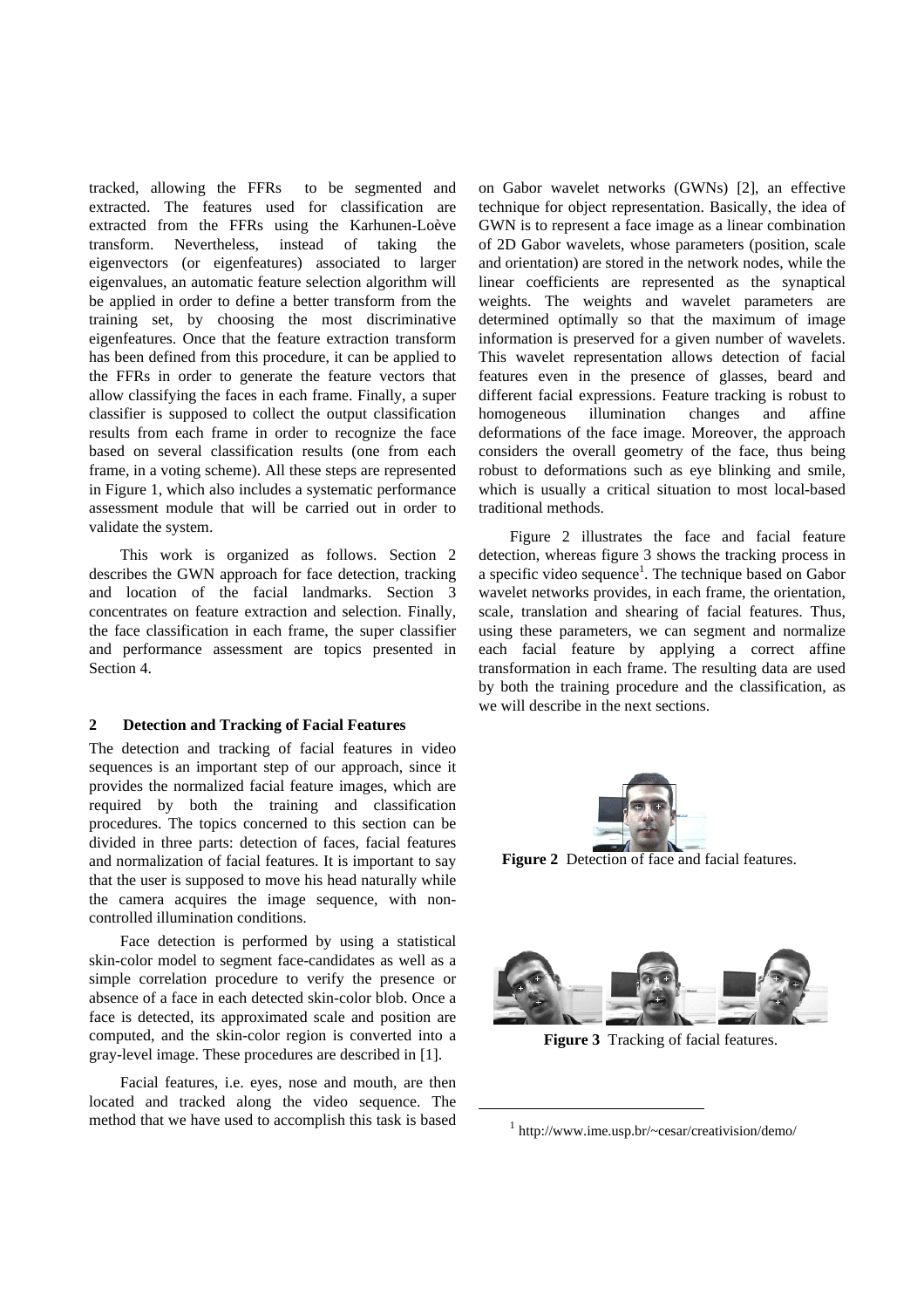### **3 Feature Space Generation**

In order to perform recognition, our system generates a feature space according to the method schematized in figure 4. Next two subsections contain further details about our methodology.

#### **3.1 Eigenfeatures**

After estimating the facial features locations, followed by segmentation and normalization of facial features regions from all the frames of the training set, the resultant images are used to train four principal components analysis (PCA) feature extractors (also called Karhunen-Loève extension), one for each facial feature, because PCA generates a representation better suited to classification procedures.



**Figure 4** Feature space generation.

These PCA transforms are obtained through the method described by Turk and Pentland [3], but using only images of facial features instead of whole face images thus obtaining eigenfeatures. The terms eigenfeatures, eigeneyes, eigennoses and eigenmouths were created by Moghaddam and Pentland in [11]. The

advantages of using only facial features includes computational cost, because smaller images require less processing to train the PCA; and recognition accuracy, due to the curse of dimensionality [9]. These advantages were reported in [4], and Brunelli and Poggio [7] also confirms these results for the template matching approach.

In order to perform dimensionality reduction, Turk and Pentland [3], simply select the first *d* eigenvectors of the covariance matrix of the training faces set  $(d \leq m$ , where  $m$  is the total number of eigenvectors). In this work, we apply a feature selection algorithm over a combination of all the eigenfeatures (eigenrighteyes, eigenlefteyes, eigennoses and eigenmouths).

Besides the well-know advantages of feature selection, like those discussed in [9], one of the motivations for performing automatic eigenfeature selection are the results obtained in [8], in which the performance of a PCA for face recognition system was improved when the first three eigenfaces were not used. The authors in [8] claim that there are some evidences that these eigenfaces are influenced by illumination changes, and not to inter-class variations. This fact provides evidence that it is possible to obtain better results by applying an automatic feature selection method to the eigenfeatures, instead of using the first *d* eigenvectors of each facial feature.

## **3.2 Feature Selection**

Briefly, automatic feature selection is an optimization technique that, given a set of *m* features, attempts to select a subset of size *d* (*d<m*) that lads to the maximization of some criterion function, e. g. the distance among the training classes.

In [12], we described a feature selection strategy that produces good classification results without dependence of a specific classifier. These results are possible because that algorithm selects a feature set that maximizes distances among elements belonging to different classes and minimize distances among elements that belong to the same class. An advantage of that technique is that it is possible to obtain these results independently of the shape of distribution of the patterns in the feature space.

Briefly, the technique proposed in [12] is composed by the sequential floating search methods [5], using, as criterion function, the tolerance-based fuzzy distance [6]. The membership value of each pattern was defined as being inversely proportional to the distance between it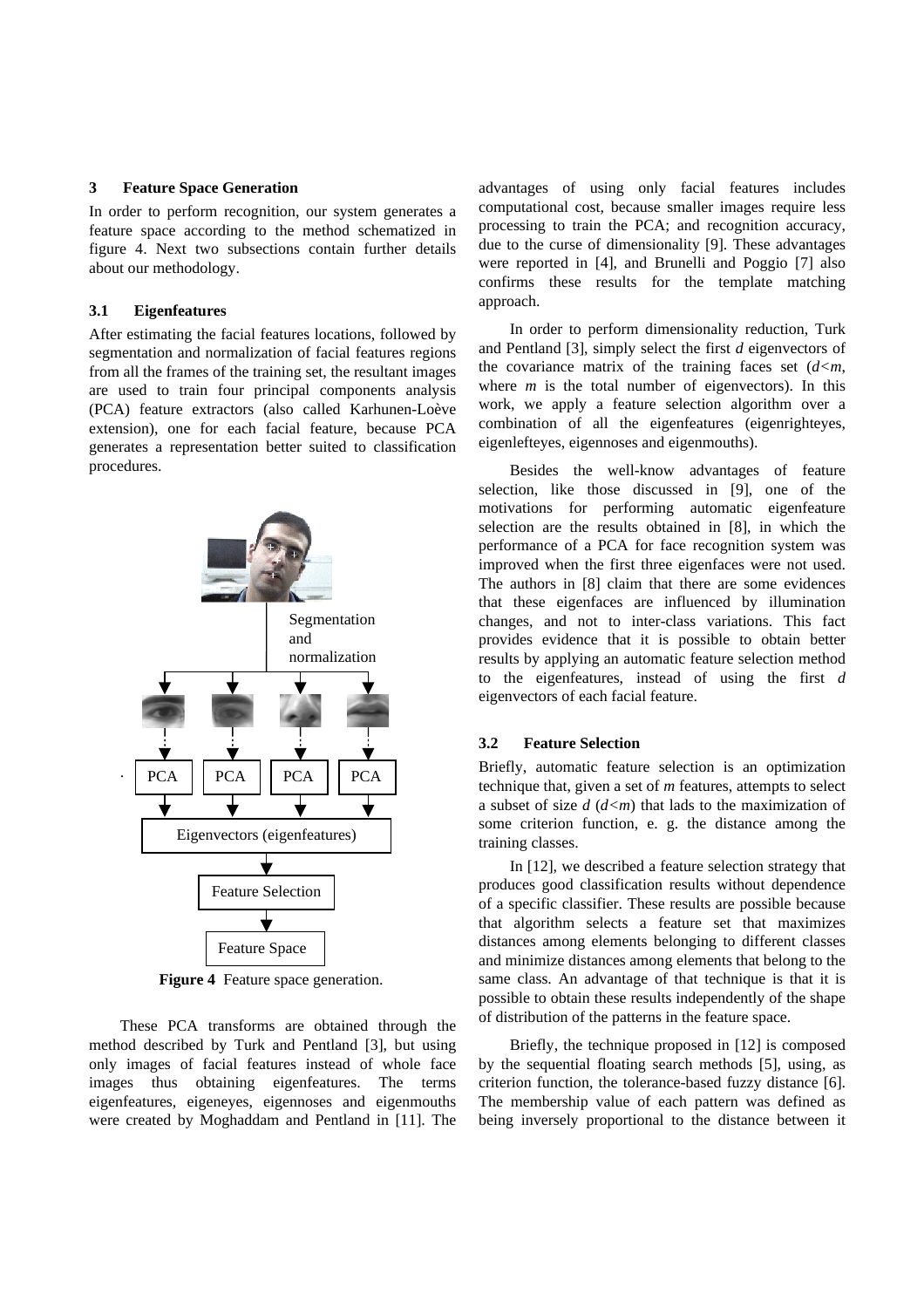and the prototype of its class. We defined the prototype of a class as the mean vector of the training samples of that class.

### **4 Classification**

In order to perform classification of video sequences, the feature space is obtained by transforming the input video sequence using the PCA transform of section 3. Each individual frame is classified and a super-classifier is used to give the final classification result of the video sequence.

An evaluation procedure will be used to assess and improve the performance by determining which classifier is the best between the *K*-nearest-neighbor (*Knn*) and the minimum distance to the prototype. The evaluation system will also be used to determine the value of the parameter *K* for the *Knn* classifier. These classifiers are described in [10].

We use the voting scheme [9] as a super-classifier (combination method), but we plan to assess the performance of other super-classifiers, like those described by Jain et al. in [9].

Our ongoing work also includes performance assessment using the "leaving-one-out" strategy [10] and the mean of the correct classification rates.

We have obtained promising results applying the feature selection technique described in previous section over eye images and using a *Knn* classifier. Our preliminary tests were carried out using 174 images of eyes from 29 people, 6 images per person. The resolution of the images is 64 x 64 pixels. All images were used to train a principal components analysis system (PCA), obtaining 468 eigenvectors.

The ASF feature selection was done to select the best (according to the tolerance-based distance  $[6]$ )  $d=30$ eigenfeatures. The obtained feature set was evaluated using the *Knn* classifier, for *K=3*, trained using all the images and testing using one image per person. The recognition accuracy was 97.7%, while, by using the first 30 eigenvectors (the traditional PCA classification method), the obtained recognition accuracy was 94.8%. This first result shows that our feature selection strategy is promising.

### **5 Concluding Remarks**

We presented a new method to perform face recognition from video sequences. Our approach is based on: (1) detection using a statistical skin-color model to segment faces and GWN to detect facial landmarks; (2) tracking of facial landmarks using GWN and (3) recognition using eigenfeatures selection.

The main contributions of this work are the eigenfeatures selection for people recognition, and the association among GWN, PCA and feature selection using fuzzy distance.

As described before, the preliminary results of the detection and tracking systems as well as the results of the eigenfeature selection system are very promising. As future work, we plan to perform tests comparing the performance of eigenfeatures selection versus eigenfeatures without automatic feature selection. We also plan to compare it with other systems concerning face recognition from video sequences.

## **Acknowledgements**

T. E. Campos is grateful to FAPESP for the financial support (99/01488-8), R. S. Feris is grateful to FAPESP (99/01487-1) and R. M. Cesar J. is grateful to FAPESP (98/07722-0) as well as to CNPq (300722/98-2).

## **References**

- [1] R. S. Feris, T. E. Campos and R. M. Cesar Jr.; "Detection and tracking of facial features in video sequences"; *Lecture Notes in Artificial Intelligence*, vol. 1793, pp. 127-135, Springer-Verlag, April 2000.
- [2] V. Kruger and G. Sommer; "Affine real-time face tracking using a wavelet network"; Presented at the *ICCV'99 Workshop Recognition, Analysis, and Tracking of Faces and Gestures in Real-Time Systems*, Corfu, Greece, September 1999.
- [3] M. A. Turk and A. P. Pentland; "Face recognition using eigenfaces"; *Proc. of the IEEE on Computer Soc. Conf*., 1991.
- [4] T. E. Campos, R. S. Feris, R. M. Cesar Jr.; "Eigenfaces versus Eigeneyes: First Steps Toward Performance Assessment of Representarions for Face Recognition"; *Lecture Notes in Artificial Intelligence*, vol. 1793, pp 197-206, Springer-Verlag press, April 2000.